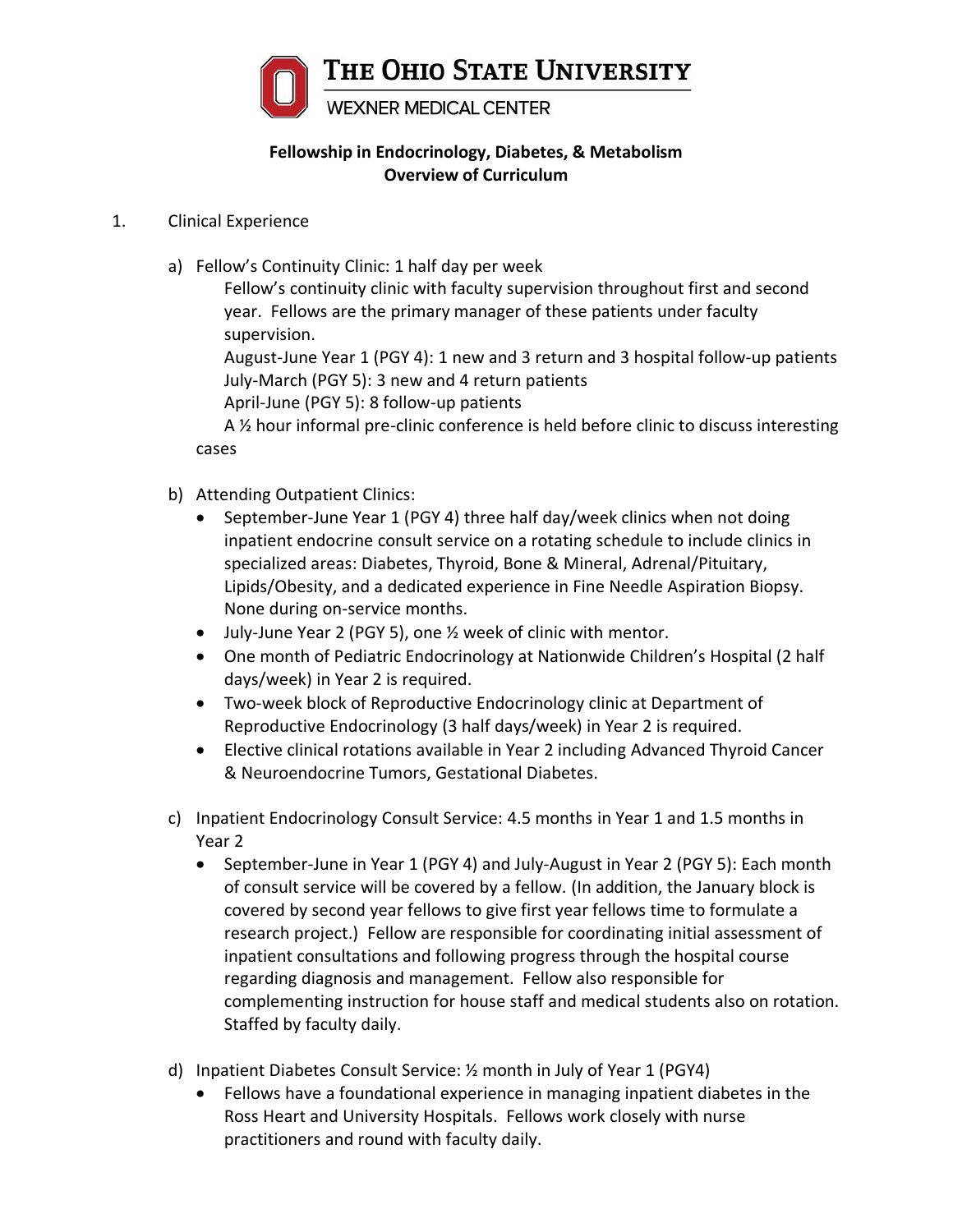- e) Procedures (Required)
	- DXA reading: Fellows spend time learning how to interpret DXA scans at Continuity Clinic, during a monthly fellow's conference devoted to metabolic bone and mineral disorders, as well as outpatient Bone Clinic.
	- Thyroid ultrasound and Fine Needle Aspiration Biopsy: We introduce these techniques during a tutorial in the summer, followed by dedicated time spent in Thyroid FNA Clinic and Fellow's Clinic in a supervised manner.
	- Continuous glucose monitoring & insulin pump training: Recognizing the importance of insulin pump in the management of Type I DM and the lack of familiarity of new fellows with this technology prior to the initiation of their fellowship, all fellows will spend two months in insulin pump clinic to gain familiarity with problem-solving this technology
	- <sup>131</sup>I administration. Fellows are present with Endocrine Division faculty who are Authorized Users of radioactive iodine for administration of <sup>131</sup>I in the treatment of hyperthyroidism and thyroid cancer.
	- Fellows maintain a log of all procedures

Procedures (Optional)

- April Year 2 (PGY 5): Second year fellows will be nominated to participate in a Clinical Procedure Certification Course offered by the Mayo Clinic ("Endocrine University") in conjunction to achieve certification in thyroid ultrasound and biopsy, DXA interpretation, and CGM interpretation.
- July-June Year 2 (PGY 5): Opportunity to participate in other certification courses at fellow's personal expense. This can include the AACE Nuclear Medicine course to fulfill the NRC requirements for training in radiation biology, physics and safety in the use of radioactive iodine.
- f) Weekly Conferences
	- Weekly conferences are held on Wednesday 7:30am with the entire Endocrinology Division using the following formats.
	- Clinical Case Conference. Fellows present interesting cases typically from their inpatient consult service rotation. Fellows research the medical literature with focus on the specific areas related to diagnosis, management and appropriate educational updates that made the cases interesting.
	- Journal Club. Fellows work with an assigned attending to present a recent journal article and critically review.
	- Power point presentations are kept on the Division shared drive and available for the Fellows for future review and study.
- g) Monthly Conference
	- Each of these subspecialty conferences and are held once a month with a faculty having specific interest in these areas.
		- o Adrenal
		- o Bone/DXA
		- o Thyroid, Radioiodine Therapy, Cytology
		- o Pituitary Multidisciplinary conference: endocrinology, neurosurgery, radiology, and pathology,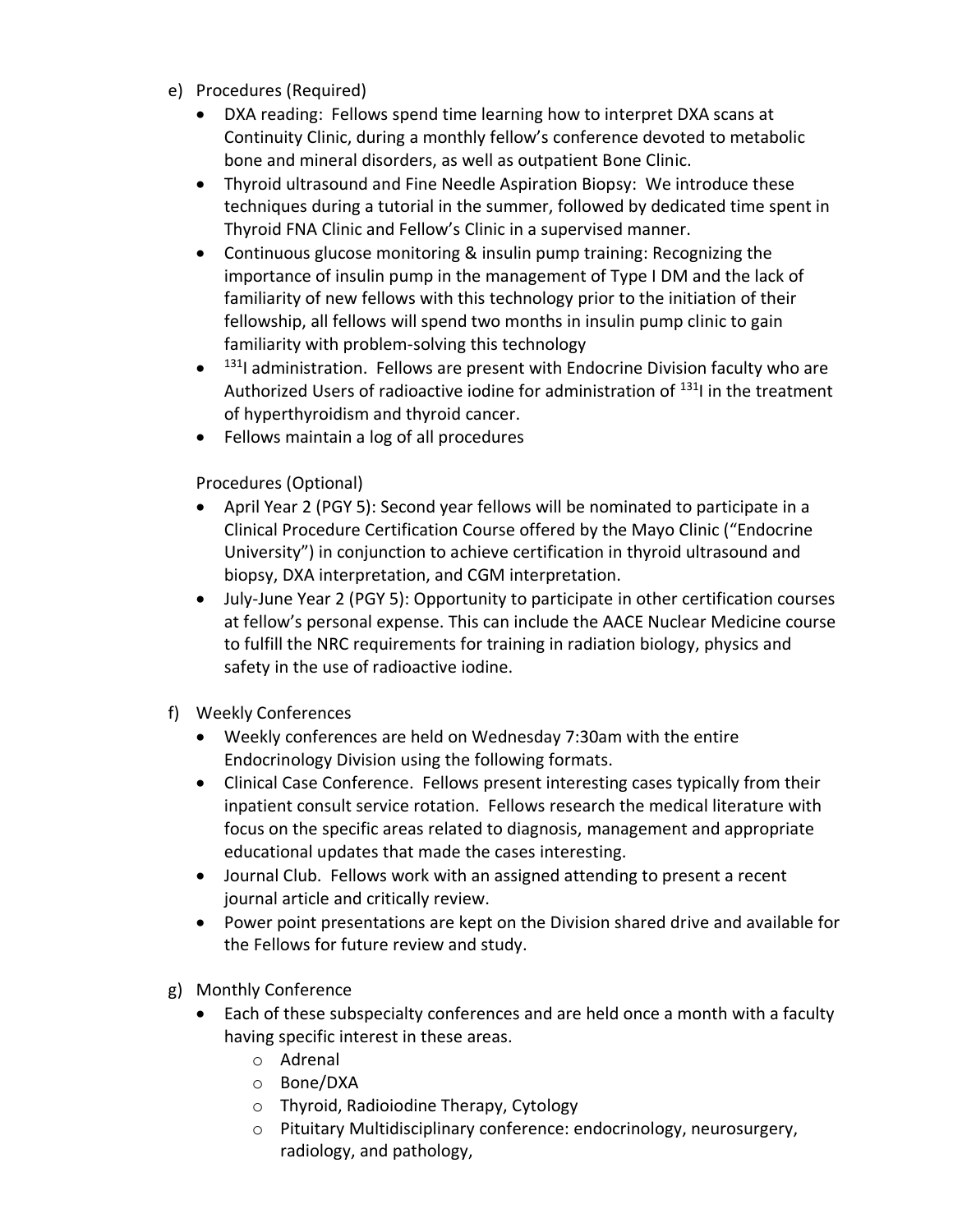- Quality Improvement projects.
- Board Review. Fellows prepare and present boards-type questions and explanations
- h) Optional Clinical Educational Opportunities
	- Opportunities for additional specialty training are available through the Endocrine Fellows Foundation, NIH, AACE, and other organizations.
	- Participation in Divisional, Regional and National CME meetings is desirable and will be encouraged.
	- Participation in all CME programs provided by the Division will be strongly supported, including Endocrinology Update, Diabetes Dialogue, Thyroid Cancer Symposium, Metabolic Bone Disease Update.

## 2. Research

- a) Endocrinology research project
	- As a primary goal of the OSU Endocrinology Fellowship Program is to train academic leaders of tomorrow, research is a major cornerstone of the program. Each fellow will be assigned to a faculty mentor to begin to actively explore research opportunities through on-going and newly established research initiatives. Training will incorporate protocol development/experimental design; research techniques; data analysis; presentation skills and scientific writing. Requirements and timeline for completion will include:
	- Prior to fellowship start: identify project areas of interest/back ground reading
	- July-September Year 1: choosing a mentor: Time will be provided in the first two months for new fellows to meet with potential research mentors and complete CITI training. Mentors can be outside the Division and approval by the program director required.
	- October-December Year 1: project development
	- December-January Year 1: present proposed protocol at research conference is required within the first 6 months of fellowship. The goal of this exercise is to develop presentation skills and to utilize faculty expertise to feedback on proposed project.
	- January-June: IRB submission (if appropriate), learn techniques
	- Year 1: prepare and submit grant for funding
	- Year 2: Submit and present data at OSU Fellow Research Symposium (required in Year 2)
	- Submit abstract(s) to regional/national meetings
	- Present abstract at meeting if accepted
	- Prepare manuscript
- b) Endocrinology research conference (required)
	- Annual presentation of study progress. First year fellow discusses research proposal at mid year. Second year fellow presents a summary presentation at end of fellowship.